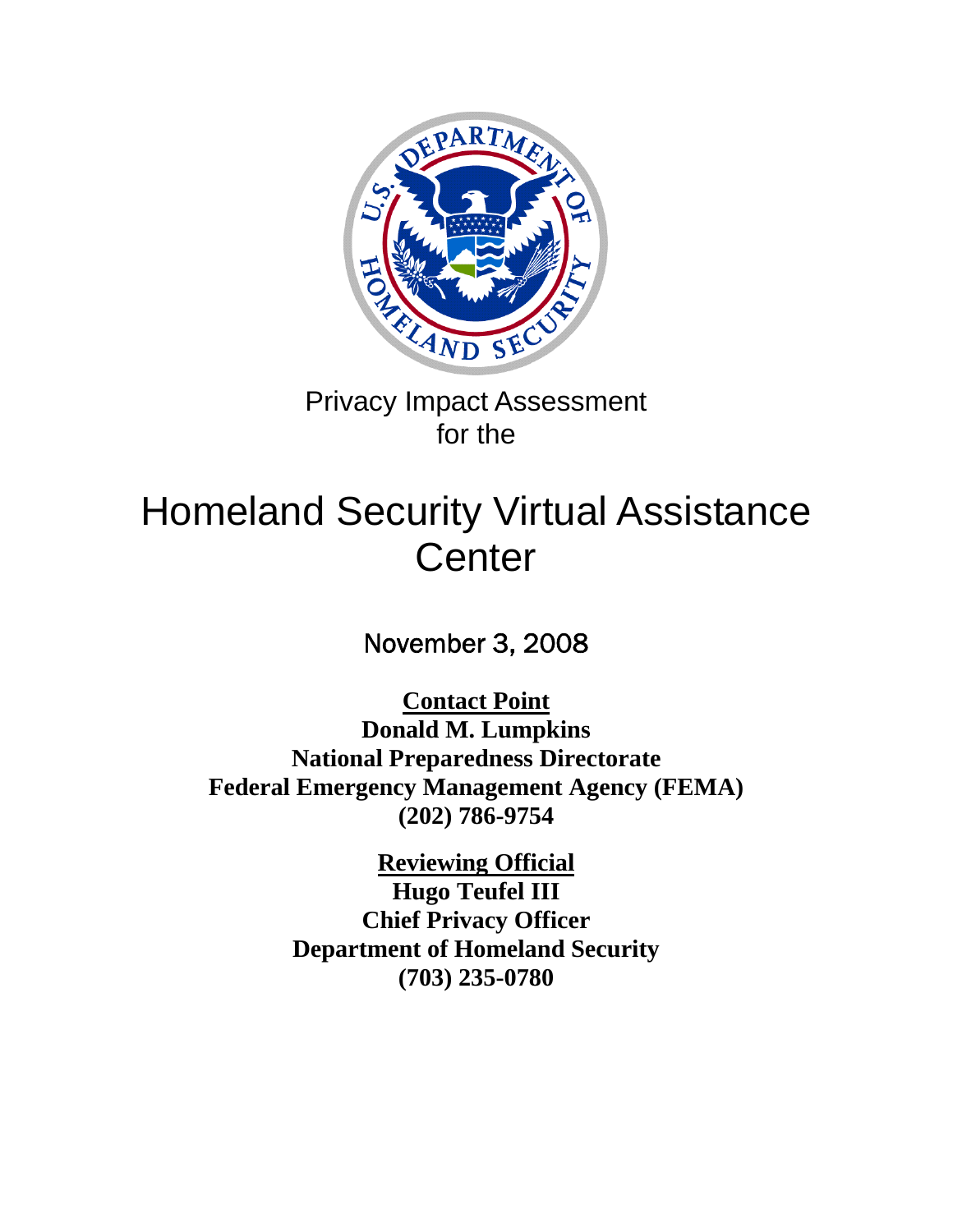

### **Abstract**

The Department of Homeland Security (DHS) Federal Emergency Management Agency (FEMA) National Preparedness Directorate (NPD) operates the Homeland Security Virtual Assistance Center (HSVAC). HSVAC is an advanced web-based, technical assistance management solution that supports FEMA in the scheduling, coordination, and management of training provided to First Responders, including state and local government entities and organizations. FEMA has conducted this privacy impact assessment (PIA) because HSVAC will use and maintain personally identifiable information (PII) to authenticate user identities of those individuals requesting access to the application.

### **Introduction**

FEMA's National Preparedness Directorate provides funding to enhance the capacity of state and local jurisdictions to prevent, respond to, and recover from incidents of terrorism involving chemical, biological, radiological, nuclear, or explosive (CBRNE) weapons and cyber attacks. NPD achieves its mission by providing grants to state and local jurisdictions. This provides hands-on training through a number of residential training facilities and in-service training at the local level, funding and working with state and local jurisdictions to plan and execute exercises, and providing technical assistance on-site to state and local jurisdictions.

State and local entities are required to provide training for their First Responders so that they are better prepared to react to and counter the incidents listed above. By providing interactive capabilities to manage this training, NPD empowers employees to provide and direct training information and cataloged exercises from an environment that is available throughout the year. One of the primary objectives of the HSVAC application is to enhance the capability of state and local jurisdictions as well as special needs jurisdictions such as port authorities and mass transit agencies to respond to terrorist events and natural disasters. The HSVAC application is designed to assist First Responders in developing, planning, and implementing effective strategies for preparedness with regard to chemical, biological, radiological, nuclear, and explosive (CBRNE) attacks.

Users receive accounts after completing registration through the application itself or from being invited by an existing State Authorization Authority/Urban Area Working group (SAA/UAWG), Preparedness Officer or TA Manager. Application administrators, which include the HSVAC Program Manager, TA Manager, Preparedness Officer, and SAA/UAWG are responsible for approving accounts and for confirming the applicant's status as first responders. Federal level administrators are responsible for verifying the accuracy and identity of Federal users, state users, and state administrators; in turn, approved state administrators are responsible for verifying the accuracy and identity of the local administrators. Local administrators are then charged with approving local users when/if local personnel are required to assist the local administrator. Once accounts have been approved, users may use the application to request training through the website catalog. Typically, training cannot be requested or provided until funds for such training are presented by the state, jurisdiction, or special entity on behalf of the user or user group.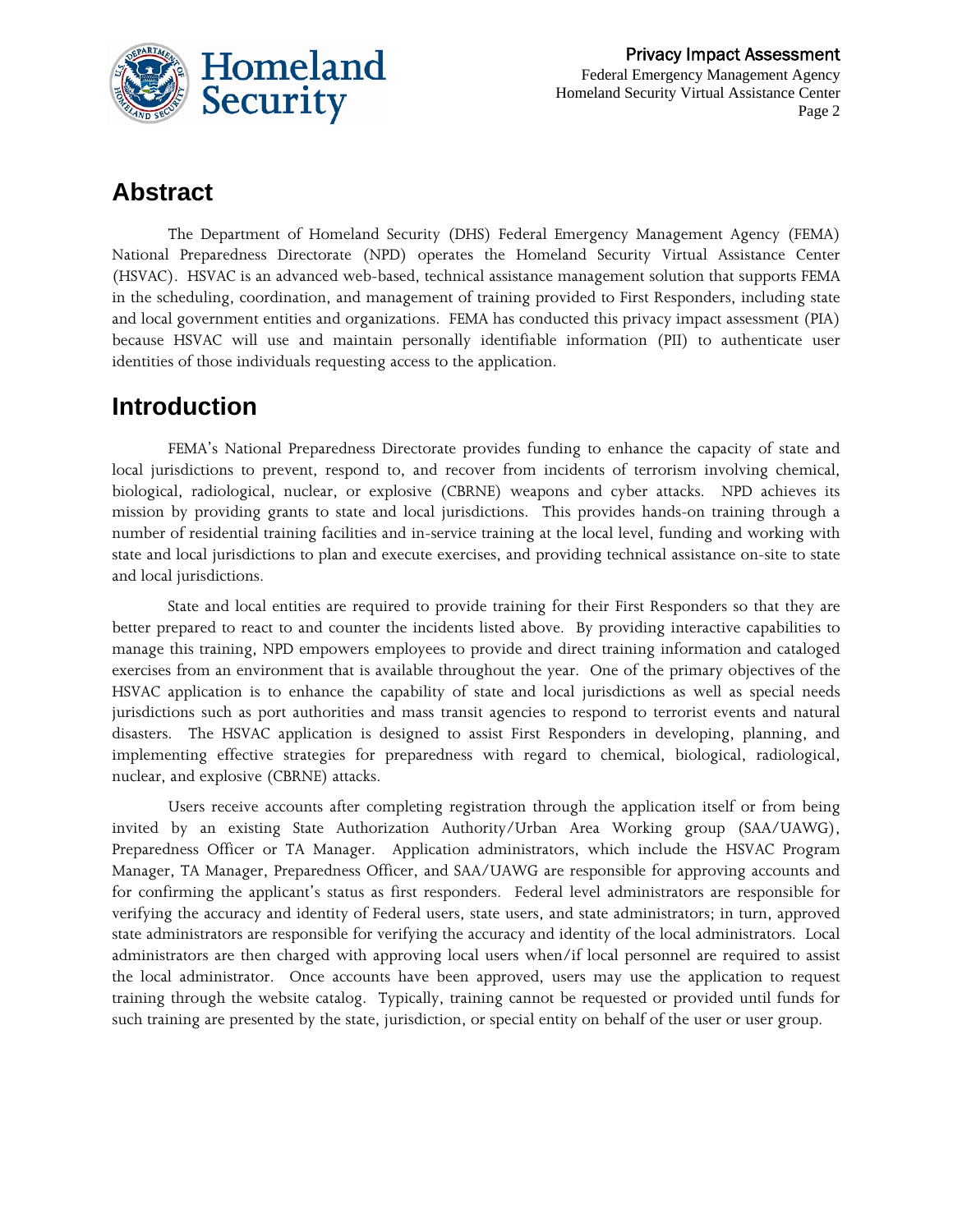

Federal Emergency Management Agency Homeland Security Virtual Assistance Center Page 3

# **Section 1.0 Information Collected and Maintained**

The following questions are intended to define the scope of the information requested as well as the reasons for its collection as part of the system, rule, and/or technology being developed.

### **1.1 What information is to be collected?**

During the user registration process, the HSVAC collects the following information (required information marked with an "\*")

Personal Details

- First name\*
- Last Name\*
- Middle Initial
- Title
- Organization\*
- Account Type (Local/State/Urban Area, State Authorization Authority (SAA), Urban Area Working Group (UAWG)) and Area\*
- State or Urban Area\*

Contact Information – user may provide business or personal contact information

- Email\*
- Phone number\*
- Fax number
- Street Address\*
- $\bullet$  City\*
- State\*
- Zip Code\*

Security Verification

- Security Question User provides an answer to one of the following security questions:
	- 1. What is your pet's name?
	- 2. What is your mother's maiden name?
	- 3. What is your father's middle name?
	- 4. What is your high school mascot?
	- 5. Who is your childhood best friend?
- Selected and unique username\*
- Password\*

### **1.2 From whom is information collected?**

This information is collected from DHS employees, contractors, state personnel, and local first responders that are seeking or have been granted an account on the HSVAC system.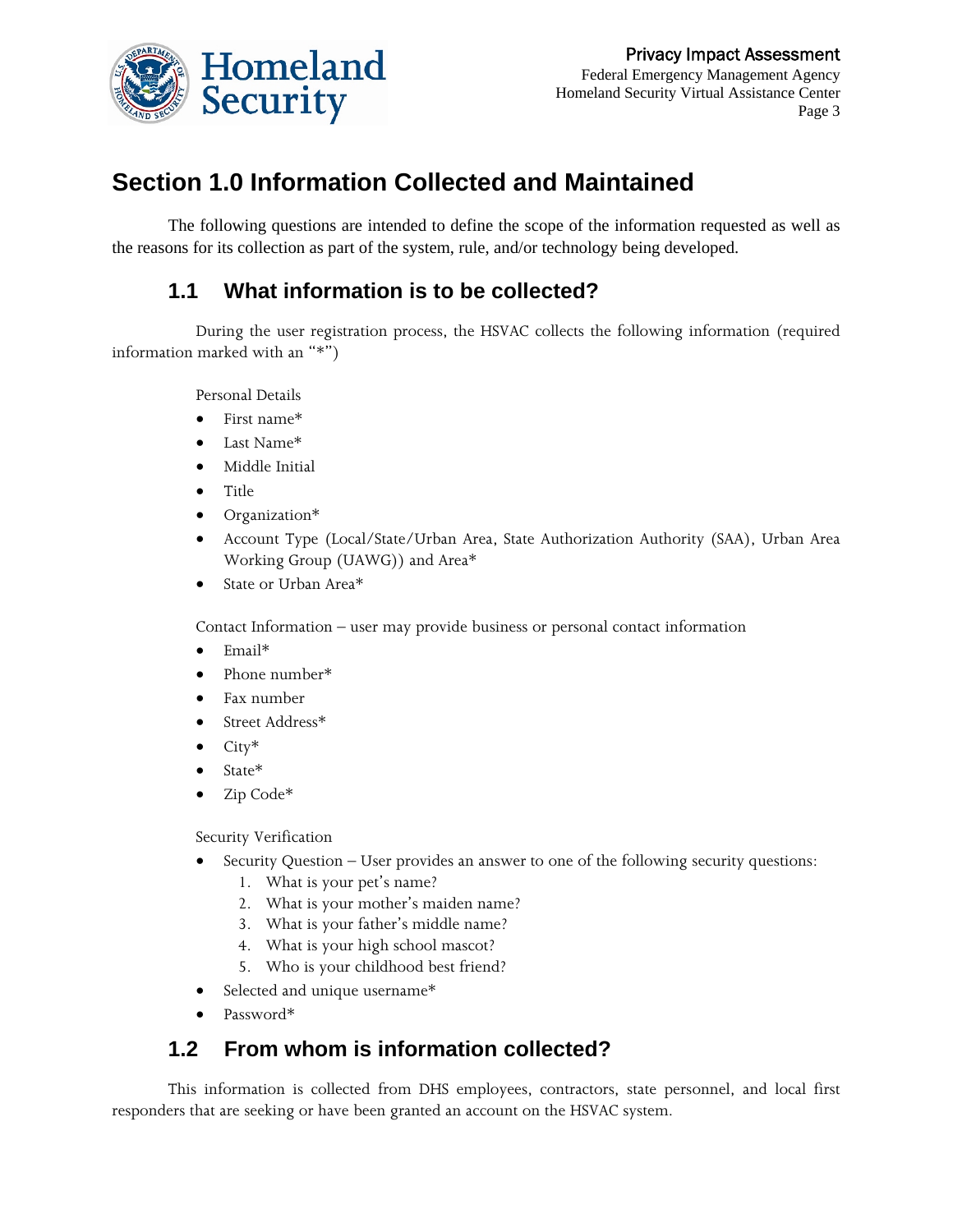

Federal Emergency Management Agency Homeland Security Virtual Assistance Center Page 4

### **1.3 Why is the information being collected?**

This information is collected in order to verify the identity of individuals requesting access to the application and to establish access eligibility. Since information within the application may include data which is considered sensitive and does not lie within the public domain, identities for individuals requesting access must be verified and a valid "need to know" must be established.

### **1.4 What specific legal authorities/arrangements/agreements define the collection of information?**

The following are technical references in terms of documents that govern the way in which the HSVAC system operates:

Information is collected pursuant to Homeland Security Presidential Directive 8 "National Preparedness" (HSPD-8), Homeland Security Presidential Directive 5 "Management of Domestic Incidents" (HSPD-5), the Homeland Security Act of 2002, Privacy Act of 1974 (5 U.S.C. 552a), EO 13111, Using Technology to Improve Training Technologies for Federal Government Employees and the E-Government Act of 2002 (Section 208).

### **1.5 Privacy Impact Analysis: Given the amount and type of data being collected, discuss what privacy risks were identified and how they were mitigated.**

The HSVAC application's main purpose is to act as a tool that assists in the provision and scheduling of training and exercises that broaden the capabilities of First Responders. Because some information regarding this training could be considered sensitive, it is necessary for the system to collect PII about those individuals requesting access to the HSVAC. This information is collected so that it may be used to verify the identity and valid "need to know" for each individual that has requested access or that has been granted access. As a part of this information collection process, several security questions are asked of the individuals registering for application use. These questions are utilized by help desk personnel supporting the application in instances where passwords for approved users need to be changed and the identity of those users must once again be verified.

To mitigate the risks associated with collecting PII, the HSVAC has integrated robust security into its risk management plans and through the Certification and Accreditation processes routinely test the security of HSVAC. In addition, in accordance with the DHS Sensitive Systems Handbook, HSVAC ensures effective security controls and authentication. By enforcing system policies and settings and strong passwords, the HSVAC protects the privacy of data to promote or permit public access to the system and to protect the integrity of the data itself. Further, the HSVAC has implemented best practices, such as auditing, to defend against misuse of the data and to monitor those with access to the information.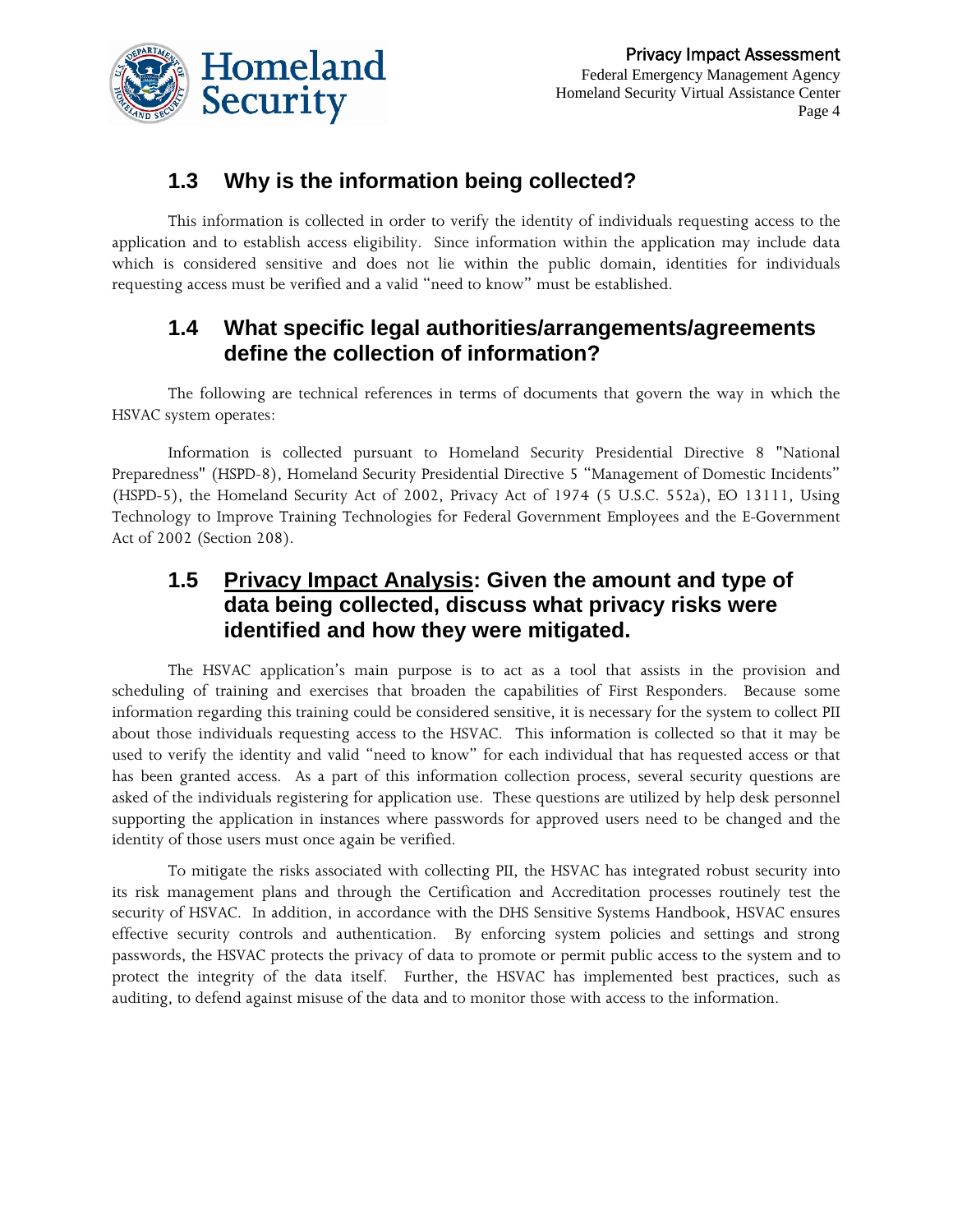

# **Section 2.0 Uses of the System and the Information**

The following questions are intended to delineate clearly the use of information and the accuracy of the data being used.

### **2.1 Describe all the uses of information.**

The purpose of the HSVAC application is the scheduling, coordination, and management of training for First Responders. Information provided by an individual during the user registration process is used by HSVAC administrators to confirm the individual's identity and eligibility for access. Federal level administrators are responsible for verifying the accuracy and identity of Federal users, state users, and state administrators; in turn, approved state administrators are responsible for verifying the accuracy and identity of the local administrators. Local administrators are then charged with approving local users when/if local personnel are required to assist the local administrator. The user selected "security questions" and related answers are used to verify a user's identity over the phone when a person contacts a support staff member for assistance and to reset a forgotten password. Any other information collected (i.e. authorized user requests for training assistance) by or used within the application is directly related to training services provided by the system.

### **2.2 Does the system analyze data to assist users in identifying previously unknown areas of note, concern, or pattern (Sometimes referred to as "datamining")?**

The HSVAC system does not have this functionality.

### **2.3 How will the information collected from individuals or derived from the system be checked for accuracy?**

Federal level administrators are responsible for verifying the accuracy and identity of Federal users, state users, and state administrators; in turn, approved state administrators are responsible for verifying the accuracy and identity of the local administrators. Local administrators are then charged with approving local users when/if local personnel are required to assist the local administrator.

### **2.4 Privacy Impact Analysis: Given the amount and type of information collected, describe any types of controls that may be in place to ensure that information is used in accordance with the above described uses.**

The risks to HSVAC PII were identified through a review and analysis of process flow and controls conducted by HSVAC developers, Information Systems Security Officer (ISSO) personnel, administrative personnel, and the HSVAC System Owner. If PII from the HSVAC is shared with an individual or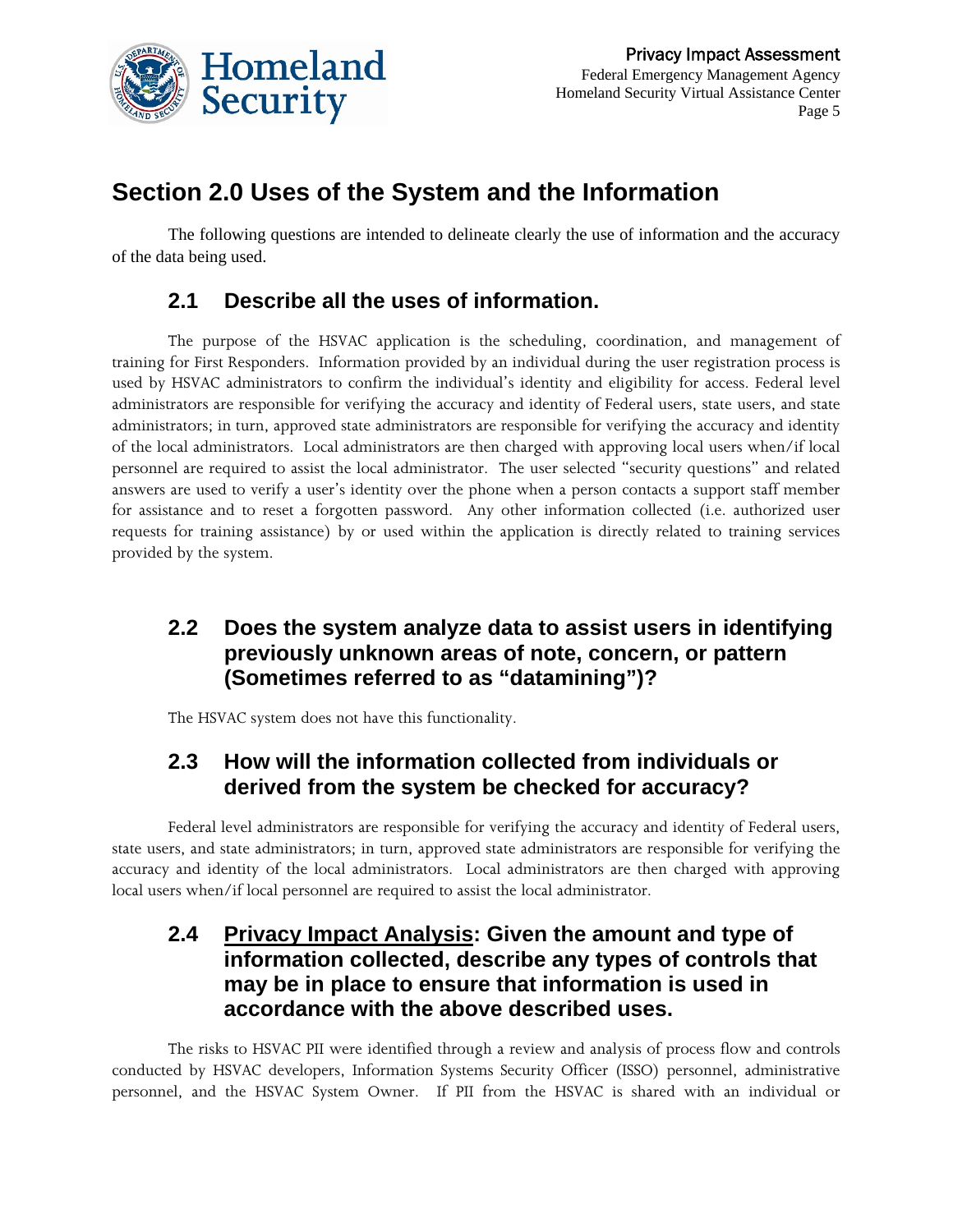

component not directly associated with the HSVAC, there is a risk that the information could be improperly handled and/or disclosed to unauthorized individuals**.** Access controls in place are accredited by the Chief Information Officer of DHS and respective Information System Security Manager. These security controls allow for information critical to the posture of DHS to be protected. The PII contained in HSVAC is treated with the same level of sensitivity and criticality as the Sensitive But Unclassified (SBU) information.

# **Section 3.0 Retention**

The following questions are intended to outline how long information will be retained after the initial collection.

### **3.1 What is the retention period for the data in the system?**

User specific information, including PII collected during the registration process will be destroyed or deleted six (6) years after the user account is terminated or when this information is no longer needed for system auditing and security purposes, whichever is later. Information pertaining to training and training requests will be destroyed five (5) years after the completion of the HSVAC program.

### **3.2 Has the retention schedule been approved by the National Archives and Records Administration (NARA)?**

Yes; NARA has approved the retention schedule for FEMA and retention for the HSVAC complies with the NARA approved record retention schedule contained in FEMA Manual 5400.2 (NARA GRS-1 29a(2), GRS-1 29b and GRS-1 24 (6)).

### **3.3 Privacy Impact Analysis: Given the purpose of retaining the information, explain why the information is needed for the indicated period.**

This information is retained for the purpose of confirming the identity of registrants, to support the training efforts, and to allow for auditing of system usage and training activities.

### **Section 4.0 Internal Sharing and Disclosure**

The following questions are intended to define the scope of sharing within the Department of Homeland Security.

### **4.1 With which internal organizations is the information shared?**

HSVAC information is used to support FEMA NPD preparedness, training and exercises.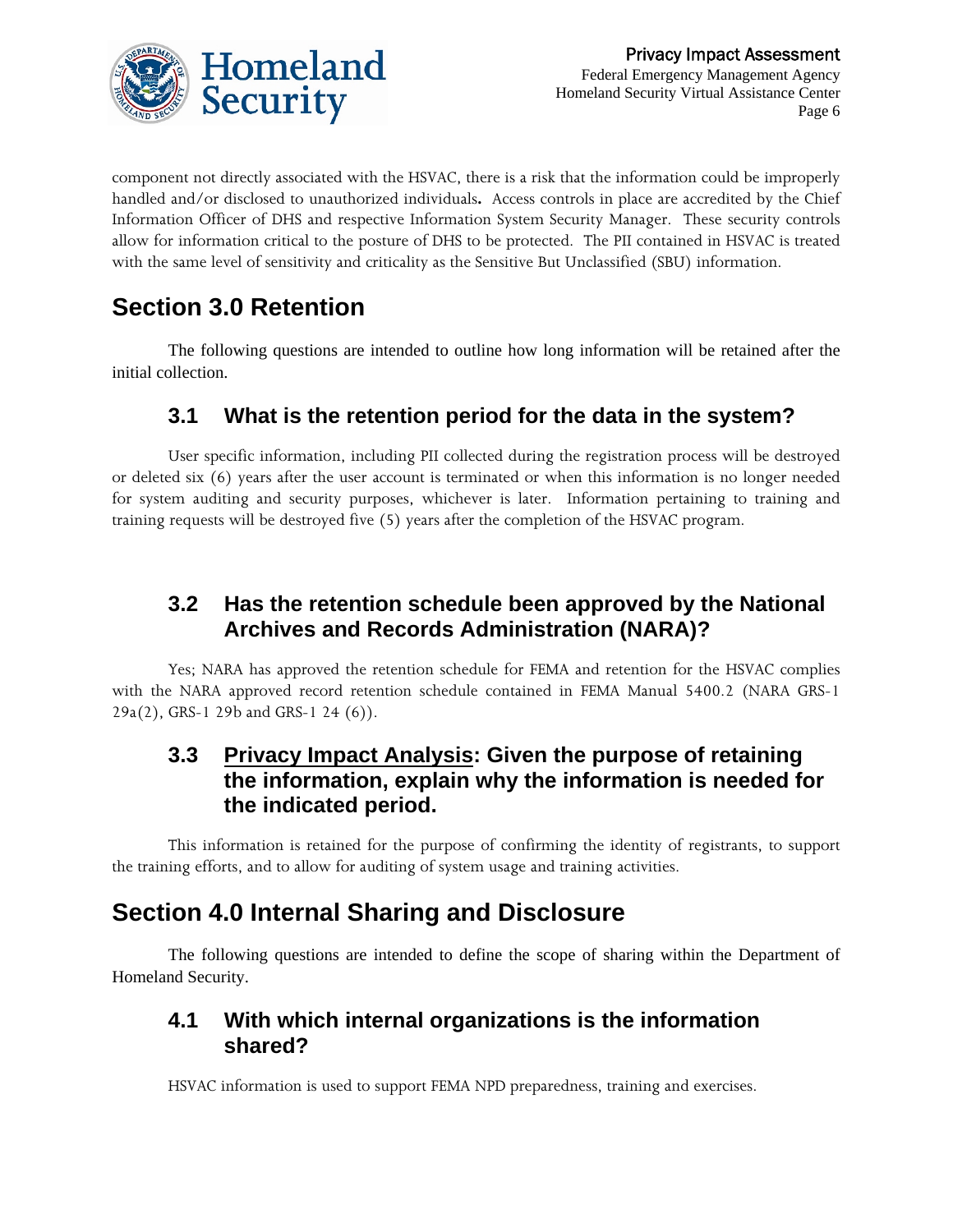

### **4.2 For each organization, what information is shared and for what purpose?**

Generally, information mentioned in section 1.1 is shared with HSVAC administrators to verify the identity and eligibility of individuals requesting assess to HSVAC. The HSVAC administrators are comprised of FEMA staff members and contractor support personnel. In addition, authorized users request training through HSVAC. The information shared for training requests includes the user's name, email address, and phone. HSVAC information is used to support NPD preparedness, training and exercises. Information concerning training and exercises may be shared DHS wide if there is a need to know within the scope of duties.

### **4.3 How is the information transmitted or disclosed?**

If there is a need to know within the scope of duties, communication and information transfers are performed using SSL 128-bit encryption to protect user and system information.

### **4.4 Privacy Impact Analysis: Given the internal sharing, discuss what privacy risks were identified and how they were mitigated.**

The identified risk associated with the disclosure of PII consisted of administrative or support personnel acting in a malicious and irresponsible fashion. This has been mitigated through the use of audit trails and syslog logs which record each action performed by the users in the system. These logs are periodically reviewed to ensure that users with administrative privileges behave in a way that is consistent with the Rules of Behavior set for HSVAC.

### **Section 5.0 External Sharing and Disclosure**

The following questions are intended to define the content, scope, and authority for information sharing external to DHS which includes Federal, state and local government, and the private sector.

### **5.1 With which external organizations is the information shared?**

Information may be shared with authorized HSVAC users that have been assigned to the state and local HSVAC SAA/UAWG and Training Assistance (TA) provider roles.

### **5.2 What information is shared and for what purpose?**

Generally, information mentioned in section 1.1 is shared to verify the identity and eligibility of individuals requesting assess to HSVAC. In addition, authorized users request training through HSVAC. The information shared for training requests includes the user's name, email address, and phone.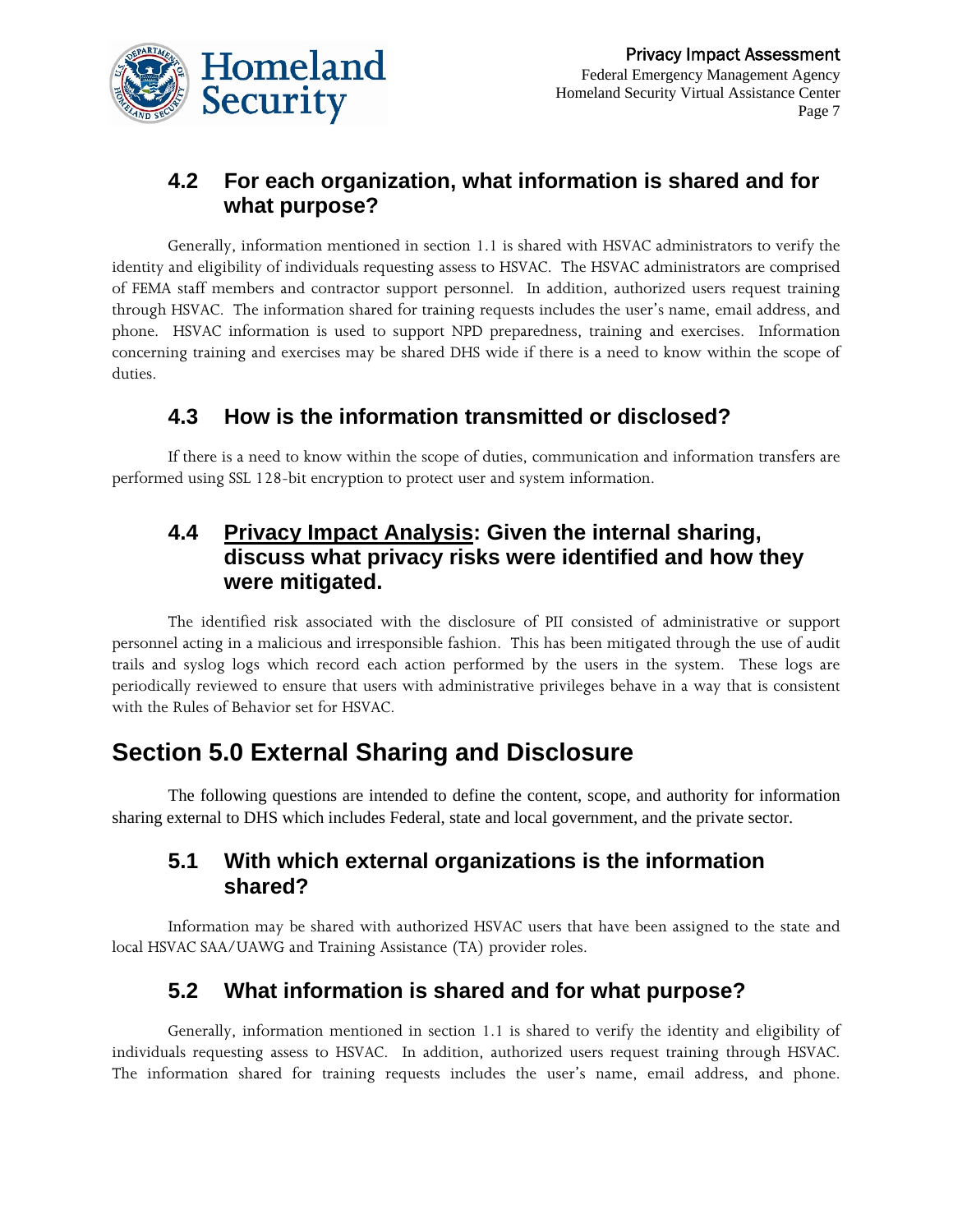

Information is shared as required to approve service design and training service delivery requests and to manage lower-level accounts in the same SAA/UAWG State or Urban area or TA provider.

### **5.3 How is the information transmitted or disclosed?**

If there is a need to know within the scope of duties, information will be transmitted through the HSVAC secure web application which uses Secure Sockets Layer (SSL) 128-bit encryption.

### **5.4 Is a Memorandum of Understanding (MOU), contract, or any agreement in place with any external organizations with whom information is shared, and does the agreement reflect the scope of the information currently shared?**

All HSVAC users, including SAA/UAWG State or Urban area and TA providers must comply with the HSVAC Rules of Behavior which addresses all aspects of their access, use, security, and permissible further dissemination of the data within the HSVAC system.

### **5.5 How is the shared information secured by the recipient?**

All HSVAC users, including SAA/UAWG State or Urban area and TA providers must comply with the HSVAC Rules of Behavior which addresses all aspects of their access, use, security, permissible further dissemination of the data and destruction of HSVAC data when no longer needed.

### **5.6 What type of training is required for users from agencies outside DHS prior to receiving access to the information?**

No specific training is required by HSVAC. HSVAC members are DHS officials and emergency response providers. In the general course of performing their assigned duties, DHS officials and contractor staff are required to attend Security Awareness training.

### **5.7 Privacy Impact Analysis: Given the external sharing, what privacy risks were identified and describe how they were mitigated.**

The risks to HSVAC PII were identified through a review and analysis of process flow and controls conducted by HSVAC developers, Information Systems Security Officer (ISSO) personnel, administrative personnel, and the HSVAC System Owner. In addition, in accordance with the DHS Sensitive Systems Handbook, HSVAC ensures effective security controls and authentication. By enforcing system policies, Rules of Behavior, system and application settings, and strong passwords, HSVAC mitigates risks of disclosure of PII when shared.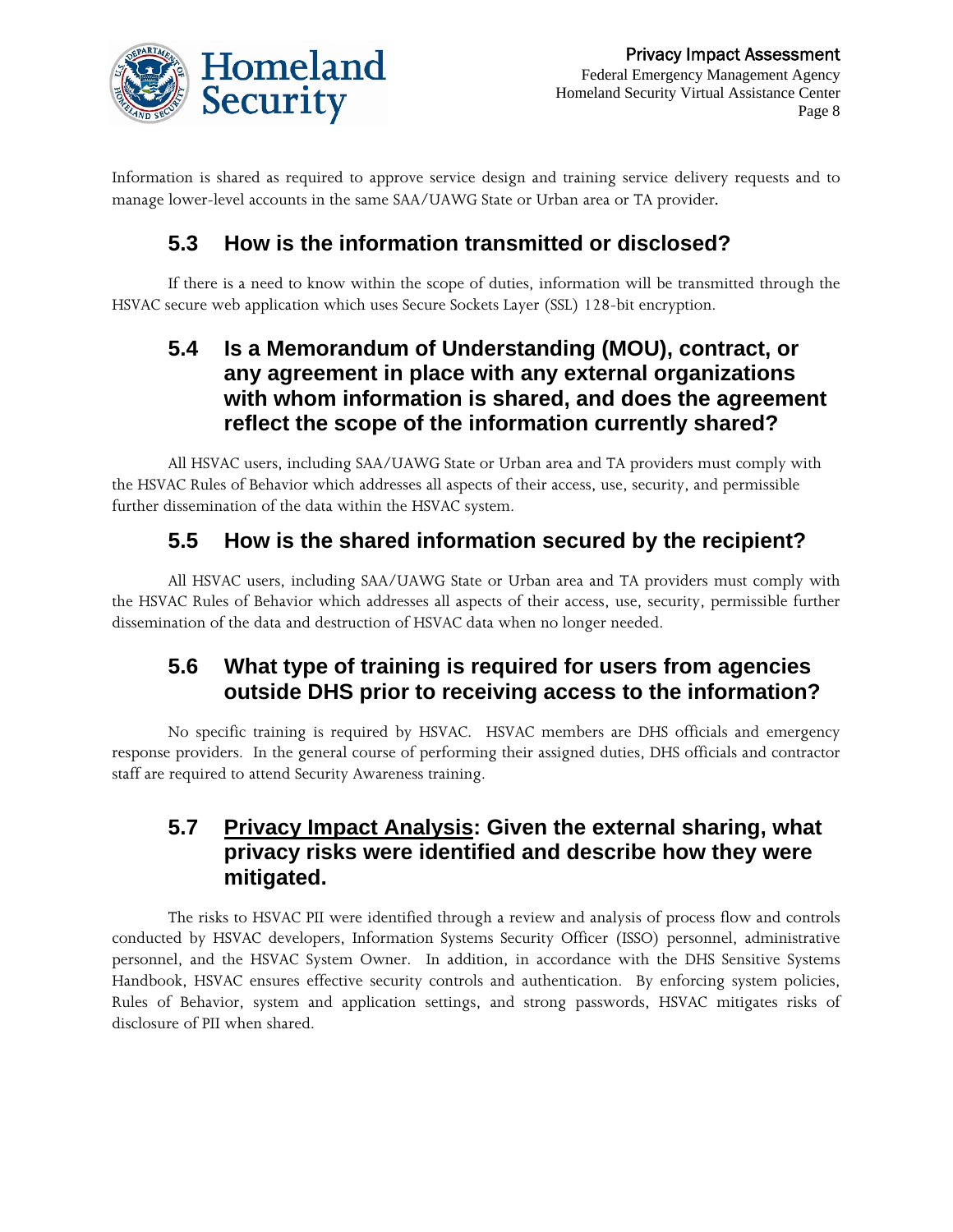

### **Section 6.0 Notice**

The following questions are directed at notice to the individual of the scope of information collected, the right to consent to uses of said information, and the right to decline to provide information.

### **6.1 Was notice provided to the individual prior to collection of information? If yes, please provide a copy of the notice as an appendix. (A notice may include a posted privacy policy, a Privacy Act notice on forms, or a system of records notice published in the Federal Register Notice.) If notice was not provided, why not?**

Notice is provided by the General Information Technology Access Account Records System (GITAARS) DHS/ALL-004, May 15, 2008, 73 FR 28139 System of Record Notice (SORN). This PIA serves as notice regarding how DHS will use PII that may be collected and used by the HSVAC. Additionally, when logging into HSVAC users are notified that they are accessing a government system, that all access is subject to monitoring, and that there is no expectation of privacy in the course of the use of the system.

### **6.2 Do individuals have an opportunity and/or right to decline to provide information?**

Yes. Individuals can exercise their option to not register into the HSVAC system. Registration into the HSVAC system requires individuals to input certain PII into the system. If an individual declines to provide information necessary to register for access the system, he/she will be denied access to the HSVAC and the scheduling, coordination, and management of first responder training provided to state and local government entities and organizations through the application.

### **6.3 Do individuals have the right to consent to particular uses of the information, and if so, how does the individual exercise the right?**

By virtue of proceeding with the registration process, users implicitly agree that their personal information will be used to verify their identity. The information will not be used for any other purpose. Thus, users are not provided opportunity to consent to additional uses of their information as no other uses are appropriate.

### **6.4 Privacy Impact Analysis: Given the notice provided to individuals above, describe what privacy risks were identified and how you mitigated them.**

Access to HSVAC is voluntary. Users must agree to the terms of system use, monitoring and Rules of Behavior. This PIA and the system of records notice provides general notice of the type of information that will be used in HSVAC and the limited purpose for that use.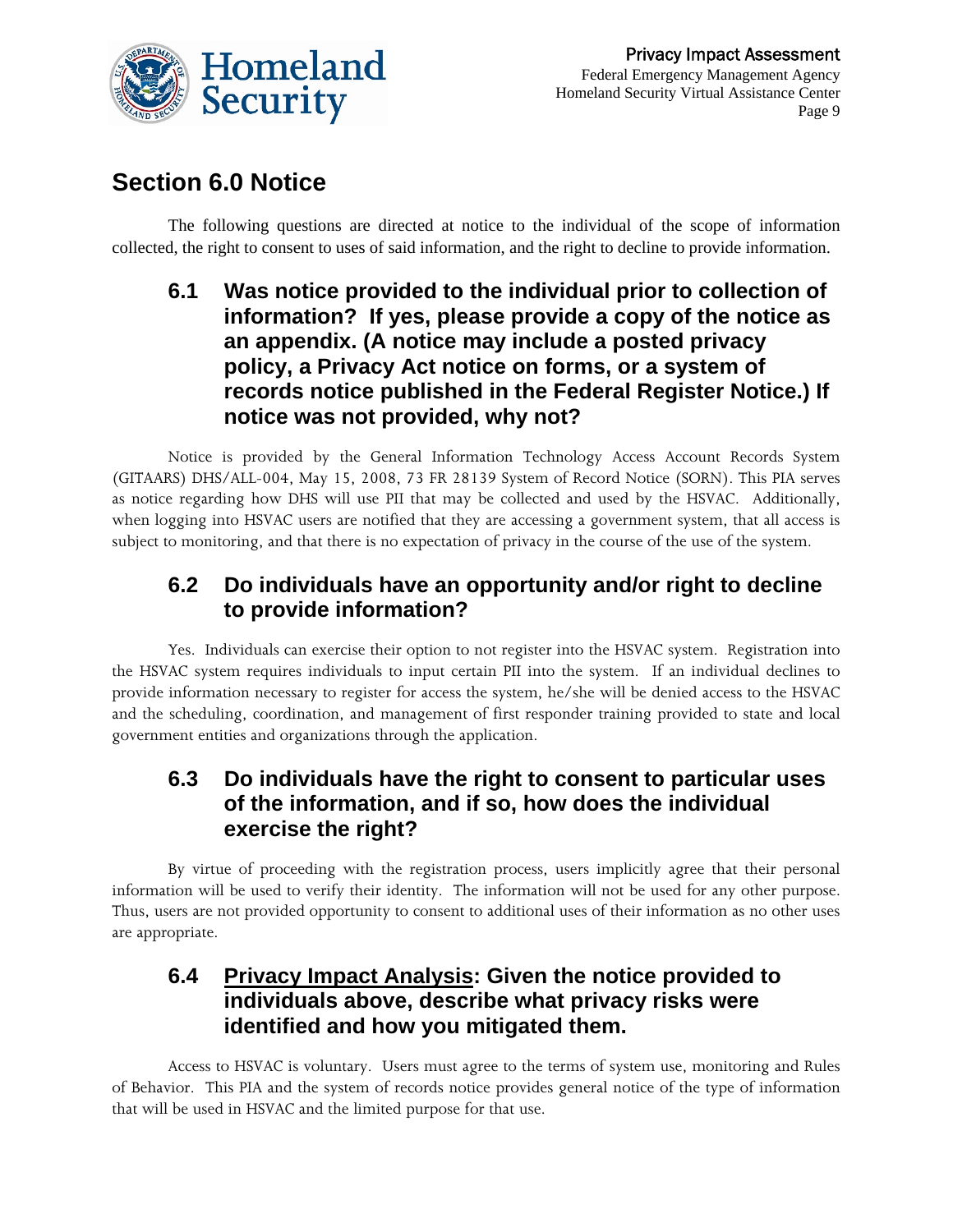

# **Section 7.0 Individual Access, Redress and Correction**

The following questions are directed at an individual's ability to ensure the accuracy of the information collected about them.

### **7.1 What are the procedures which allow individuals to gain access to their own information?**

Users are capable of reviewing all PII that they provide by selecting the "Update Account Information" link found at the upper right hand of the HSVAC. Through this link, users are also able to correct or update any information that may have been originally entered incorrectly at the time of registration or information that may have changed since the time of registration. If users are unable to access their records electronically, they may follow procedures outlined in FEMA's and DHS' Privacy Act regulations, 44 CFR Part 6 and 6 CFR Part 5. Requests for Privacy Act protected information must be made in writing and clearly marked as a "Privacy Act Request." The name of the requester, the nature of the record sought, and the required verification of identity must be clearly indicated.

Requests should be sent to: FOIA Officer, Records Management, Federal Emergency Management Agency, Department of Homeland Security, 500 C Street, SW, Washington DC 20472.

#### **7.2 What are the procedures for correcting erroneous information?**

Two different processes are in place that allows a user to correct erroneous information entered upon the time of registration. Users are allowed to log into the HSVAC system and update their personal information using the "Update Account Information" link and corresponding fields that will populate the screen. Users are also capable of calling the Support Services Center that has been established for the HSVAC system. When receiving an account restoration, if the user's identity has been verified through established means, the user may then request the help desk technician or senior technician to update their account information to reflect accuracy.

### **7.3 How are individuals notified of the procedures for correcting their information?**

User manuals for the HSVAC system have been distributed and made available to each prospective user. In these user manuals, the instructions for how to correct erroneous account information are available for easy reference to each user. Should a user have any questions about the information contained in the user manuals they are able to call the Support Services Center established for HSVAC and after the user's identity is confirmed, they will be able to update the necessary fields.

### **7.4 If no redress is provided, are alternatives available?**

Due to the limited amount of personal information that is supplied by the individual during registration, the ease of the access of these files, and the capability of the user in correcting this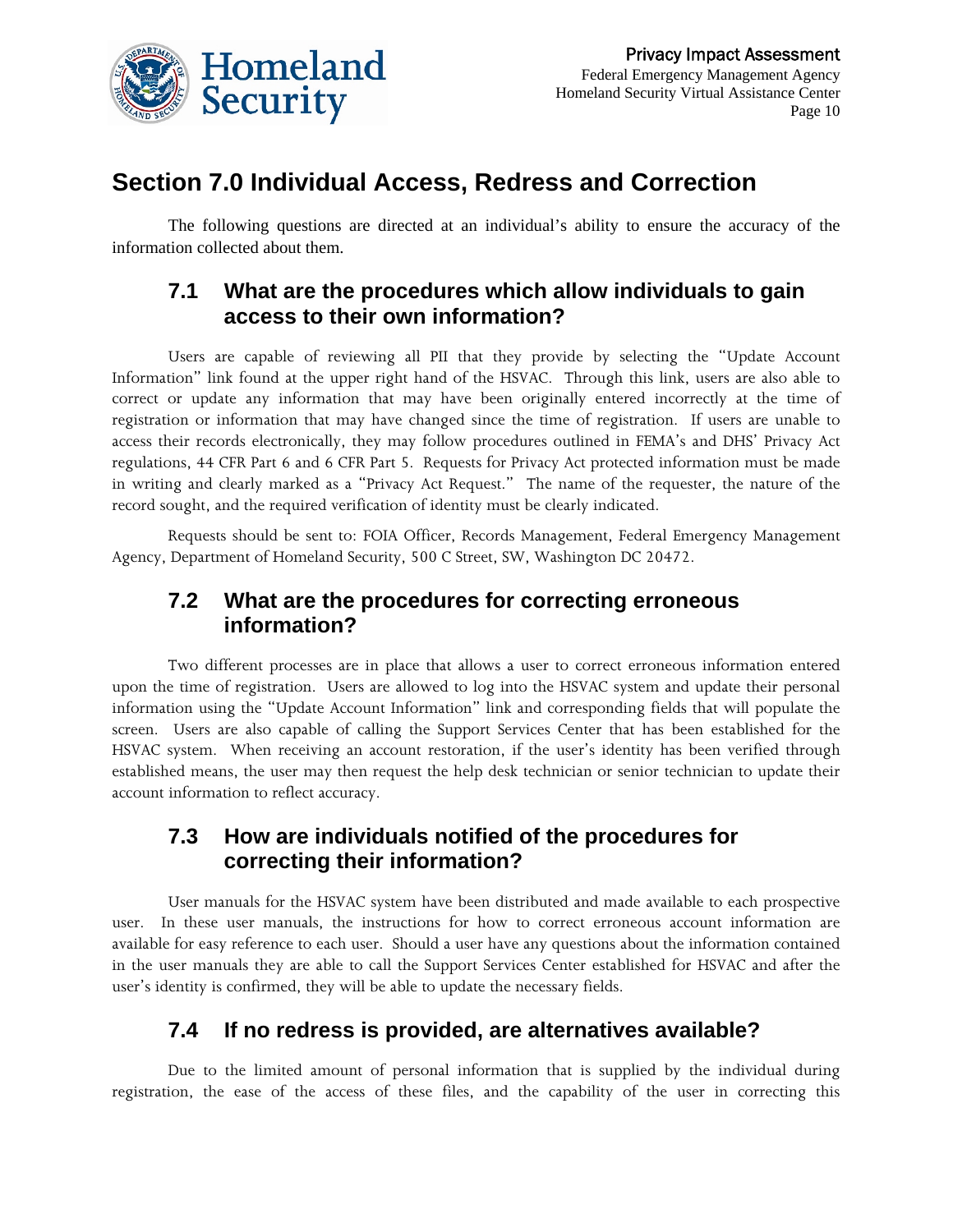

information, no formal redress is necessary. The individuals who have access to the HSVAC have access to their records and the capability to seek corrections or amendments at any time.

**7.5 Privacy Impact Analysis: Given the access and other procedural rights provided for in the Privacy Act of 1974, explain the procedural rights that are provided and, if access, correction and redress rights are not provided please explain why not.** 

As stated previously in sections 7.1 and 7.2, the users are fully capable of accessing and correcting their records in this system. Procedures are outlined in the HSVAC User Manual. See section 7.3. Since users of the HSVAC system have virtually unlimited access to their records and the capability of making appropriate corrections/amendments at anytime, redress alternatives are not necessary.

# **Section 8.0 Technical Access and Security**

The following questions are intended to describe technical safeguards and security measures.

### **8.1 Which user group(s) will have access to the system?**

HSVAC operates in a secured environment and physical access is limited to system administrators, database administrators, ISSOs and other individuals that require access in order to perform their duties in managing, upgrading, and securing the system. HSVAC application administrators and users access the system using a secure web interface. No unauthorized users are permitted access to system resources.

### **8.2 Will contractors to DHS have access to the system? If so, please submit a copy of the contract describing their role to the Privacy Office with this PIA.**

HSVAC is securely hosted and managed by contractor staff. In addition to operations and maintenance tasks, contractor staff perform application development, security monitoring and ISSO duties. All contractors are subjected to vetting requirements for suitability and a background investigation in accordance with the DHS Sensitive Systems Handbook and contractors have signed appropriate nondisclosure agreements and agreed to handle the information in accordance with the Privacy Act of 1974, as amended. Only those contractors with a verified need to know and approved vetting will be granted access to the HSVAC system.

### **8.3 Does the system use "roles" to assign privileges to users of the system?**

HSVAC uses role-based access controls (RBAC) to control access to both data and functions so that each user is granted the minimum amount of access to the system that is necessary according to his/her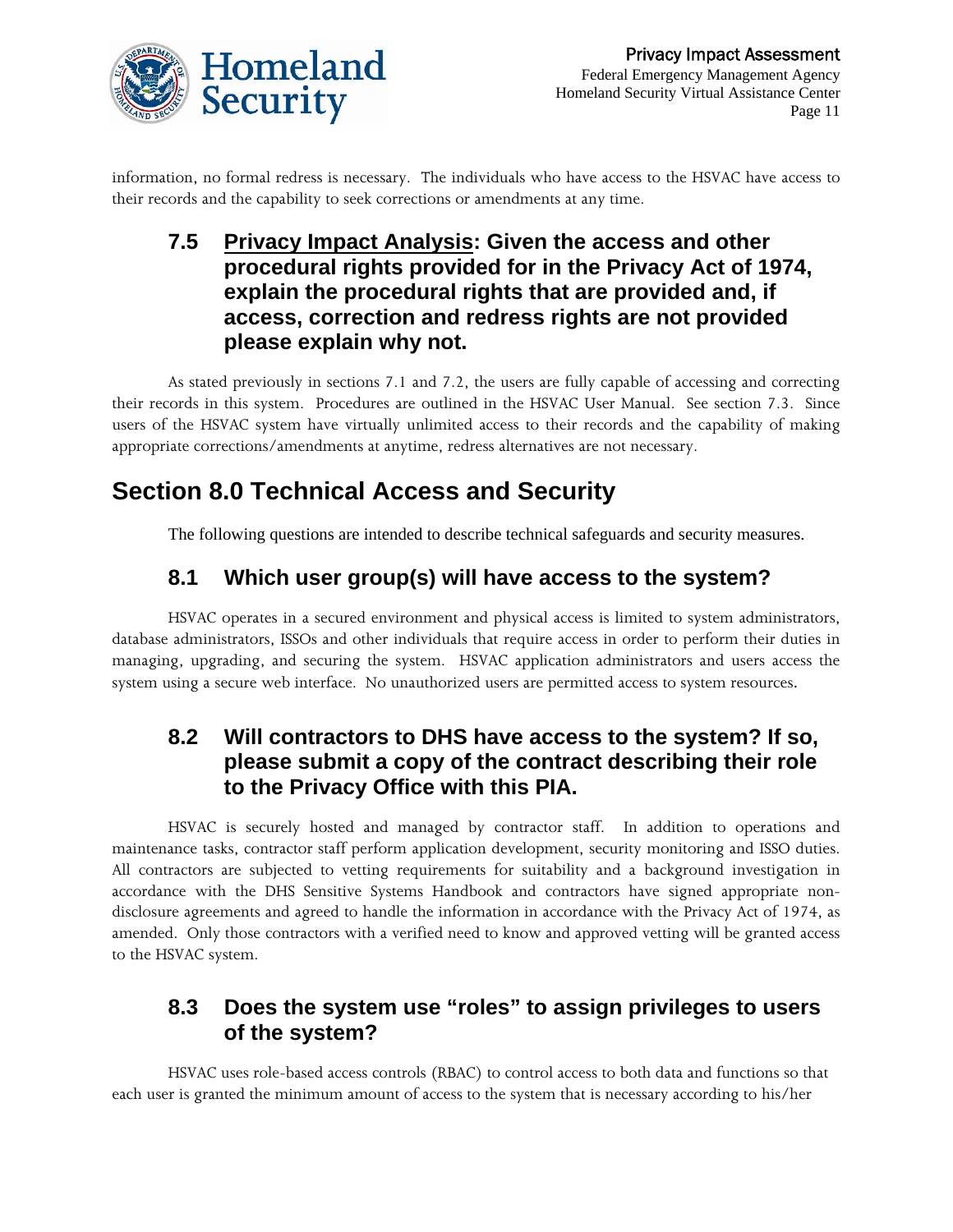

official role.

### **8.4 What procedures are in place to determine which users may access the system and are they documented?**

The system is secured against unauthorized use through the use of a layered, defense-in-depth security approach involving managerial, operational and technical controls and security safeguards as documented in the HSVAC System Security Plan (SSP). Because HSVAC may provide sensitive but unclassified information, access to HSVAC is limited to Homeland Security Officials, emergency first responders and training providers that have been authorized and validated by HSVAC administrators. A secure online registration form is used to gather member applications.

To provide accountability and traceability for all actions performed, HSVAC assigns a unique UserID and password to each user and administrator. HSVAC is a role based application and access to data is restricted by the user's role within the system. Separation of duties is enforced with system administrators and contractor personnel.

#### **8.5 How are the actual assignments of roles and rules verified according to established security and auditing procedures?**

HSVAC assignments of roles and the levels of access are reviewed on an annual basis in accordance with the HSVAC System Security Plan (SSP). The SSP describes in detail all measures taken to ensure HSVAC complies with Federal IT standards as dictated by the FISMA. Additionally, all access attempts are logged on the HSVAC server for audit purposes.

### **8.6 What auditing measures and technical safeguards are in place to prevent misuse of data?**

All user actions are logged and periodically reviewed to ensure that misuse of the system does not occur. Separation of duties is in place to ensure that users who have a functional administrative account in the system are incapable of altering/auditing the log files.

### **8.7 Describe what privacy training is provided to users either generally or specifically relevant to the functionality of the program or system?**

Privacy training is provided based upon risk. High risk positions, which include the application developers, TA Managers and support personnel such as data base administrators and system administrators, receive privacy training through the DHS Security Awareness Training annual refresher course.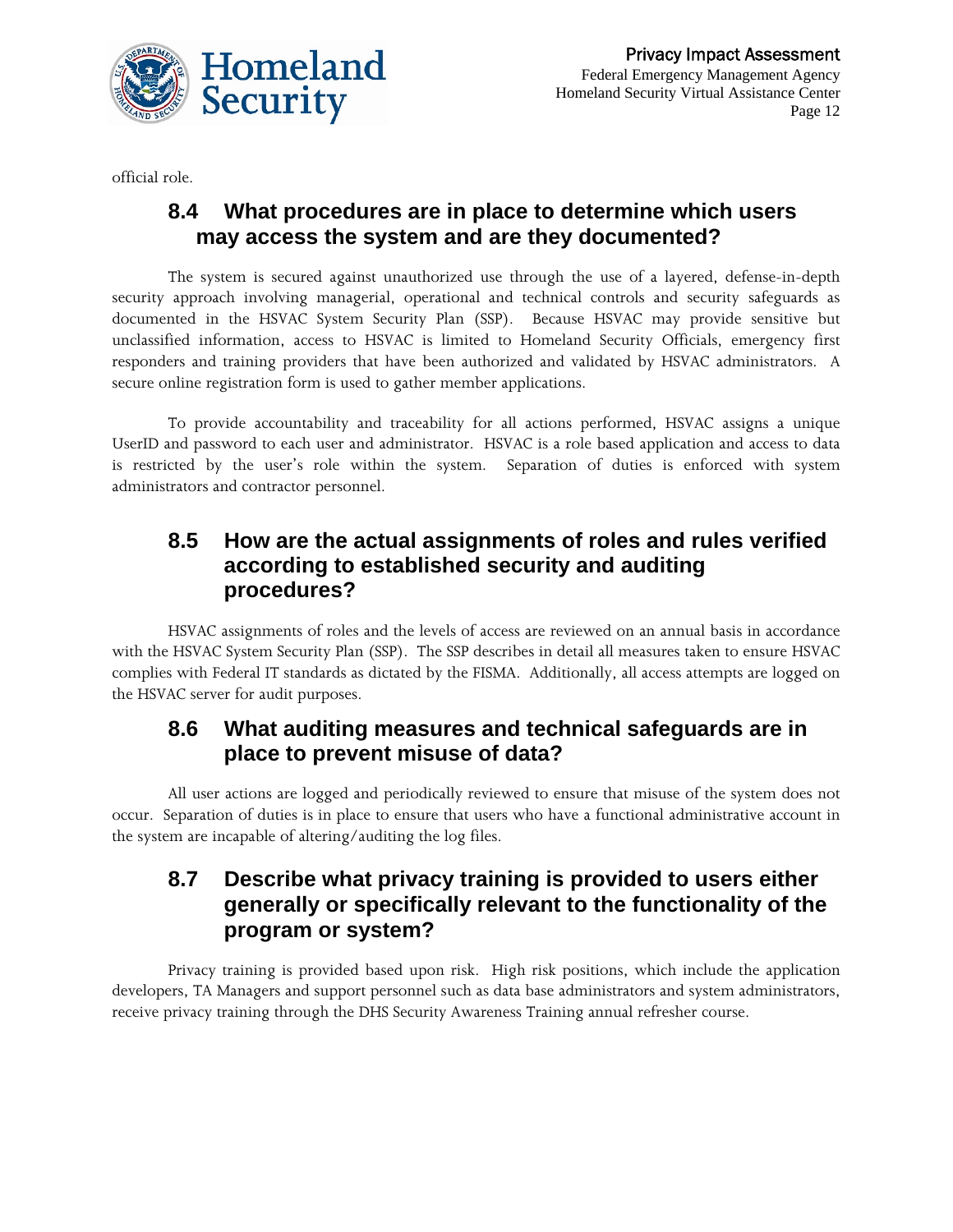

### **8.8 Is the data secured in accordance with FISMA requirements? If yes, when was Certification & Accreditation last completed?**

Yes, HSVAC has received Authority to Operate (ATO) which is valid through June 10, 2011.

### **8.9 Privacy Impact Analysis: Given access and security controls, what privacy risks were identified and describe how they were mitigated.**

Security controls are in place to protect the confidentiality, availability, and integrity of the data, including role-based access controls to enforce a strict need to know policy. Each user is given a unique login name and password and audit trails are maintained and monitored to track user access and detect any unauthorized use. All HSVAC system users must agree to the system Rules of Behavior.

The managerial, operational and technical controls implemented to protect the confidentiality, integrity and availability of HSVAC and its information comply with the requirements of the DHS Sensitive Systems Handbook and FISMA. These controls are reviewed annually through a Security Test and Evaluation (ST&E), Security Assessment and Annual SP800-53A Self Assessment. Any control weaknesses identified will be remediated through the use of a Plan of Actions and Milestones (POA&M).

# **Section 9.0 Technology**

The following questions are directed at critically analyzing the selection process for any technologies utilized by the system, including system hardware, RFID, biometrics and other technology.

### **9.1 Was the system built from the ground up or purchased and installed?**

The HSVAC system was built from the ground up by K2Share. K2Share is a consulting company dedicated to providing information technology support services, secure system hosting, security and C&A solutions to government and corporate clients.

### **9.2 Describe how data integrity, privacy, and security were analyzed as part of the decisions made for your system.**

Security and privacy requirements were analyzed based on FIPS-199 methodology. FIPS-199 methodology categorizes a system as High, Medium, or Low, depending on how important the function is to the agency. The result of that analysis was that the HSVAC system was rated as Moderate for data integrity and confidentiality. All security controls are applied in accordance with this rating.

Data integrity, confidentiality, and security were a vital part of the system design. By utilizing a